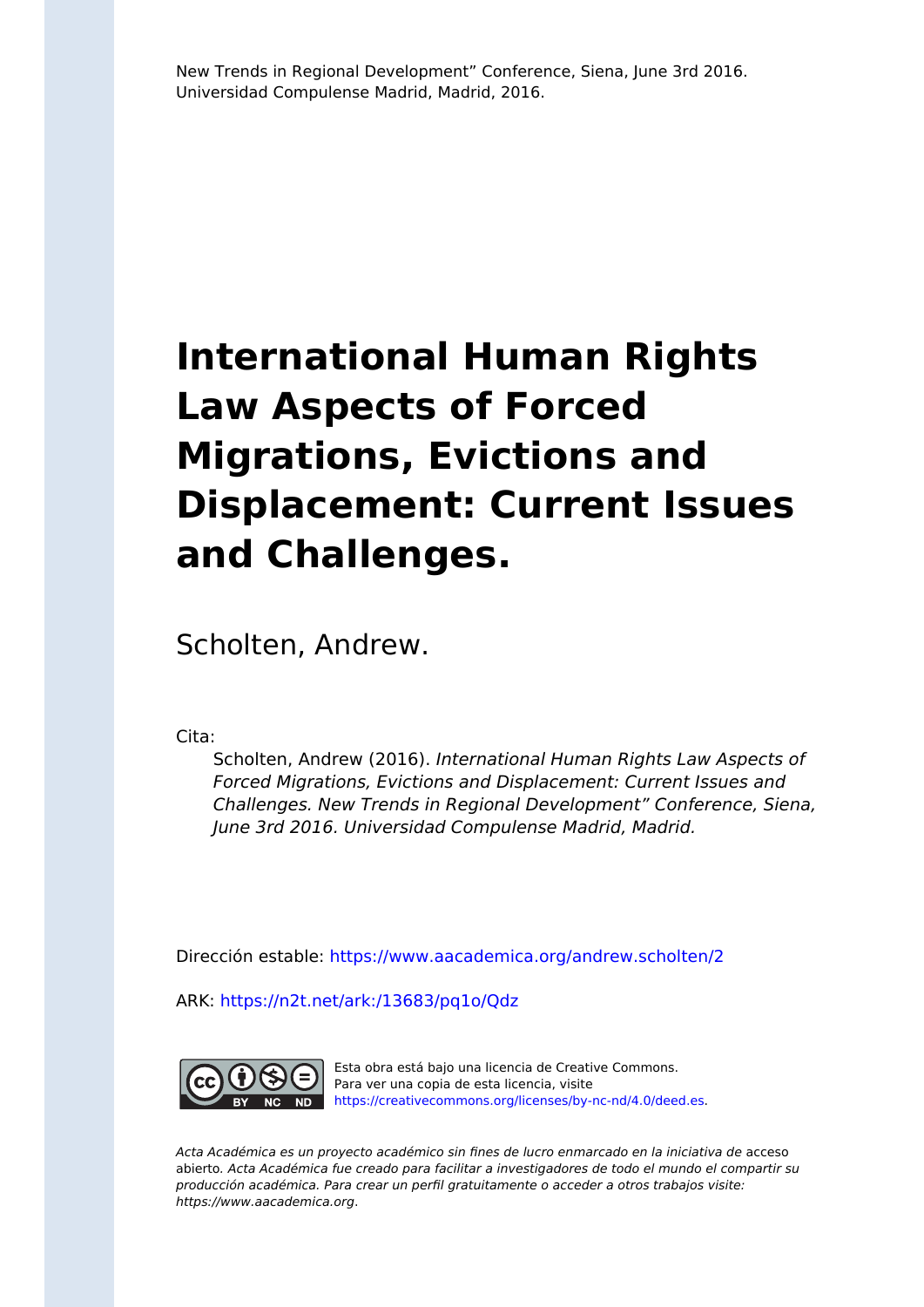### **International Human Rights Law Aspects of Forced Migrations, Evictions and Displacement: Current Issues and Challenges**

## Paper Presented at the "New Trends in Regional Development" Conference, Siena, June 3<sup>rd</sup> **2016.**

**Summary:** The aim of this paper is an analysis of the categories of evictions, forced migrations and internal displacement in the context of international human rights law. Forced migrations and selected categories of internal displacement are important issues of international human rights law and international humanitarian law for more than forty years. The UDHR, adopted in 1948, does not contain any provisions related to forced human mobility and internal displacement. Despite this fact we can mention many important international law regulations focused on citizenship and human mobility. The growing interest of international community on the above-mentioned issues can be dated back to the nineties of the last century. First in-depth studies focused on environmentallyinduced displacement and development-induced displacement can be dated back to the seventies and eighties of the last century. Since nineties we are observing the growing number of published on these issues, inter alia by Michael M. Cernea, Bogumil Terminski, Thayer Scudder, Etienne Piguet and many others. The issues of forced migrations, evictions and internal displacement are currently very important areas of international cooperation. Presented articles is focused on global estimations concerning the scale and dynamics of these categories (part 1), international cooperation and its international human rights law aspects (part 2) and the socio-legal consequences of forced migrations, evictions and internal displacement.

**Resume:** Le but de cet article est une analyse des catégories d'expulsions, les migrations forcées et les déplacements internes dans le cadre du droit international des droits humains. catégories forcées migrations et sélectionnées de déplacement interne sont des questions importantes du droit international des droits de l'homme et du droit international humanitaire depuis plus de quarante ans. La DUDH, adoptée en 1948, ne contient pas de dispositions relatives à la mobilité humaine forcée et le déplacement interne. En dépit de ce fait, nous pouvons citer de nombreux règlements du droit international importantes axées sur la citoyenneté et la mobilité humaine. L'intérêt croissant de la communauté internationale sur les questions mentionnées ci-dessus peut être datée des années nonante du siècle dernier. Tout d'abord des études approfondies ont porté sur les déplacements provoqués par l'environnement et le déplacement induit par le développement peuvent être remontent aux années soixante-dix et quatre-vingt du siècle dernier. Depuis des années nonante, nous observons le nombre croissant de publié sur ces questions, entre autres, par Michael M. Cernea, Bogumil Terminski, Thayer Scudder, Etienne Piguet et beaucoup d'autres. Les questions de migrations forcées, les expulsions et les déplacements internes sont actuellement des domaines très importants de la coopération internationale. Les articles présentés sont axés sur des estimations globales concernant l'ampleur et la dynamique de ces catégories (partie 1), la coopération internationale et de ses droits de l'homme aspects de droit international (partie 2) et les conséquences socio-juridiques des migrations forcées, les expulsions et les déplacements internes.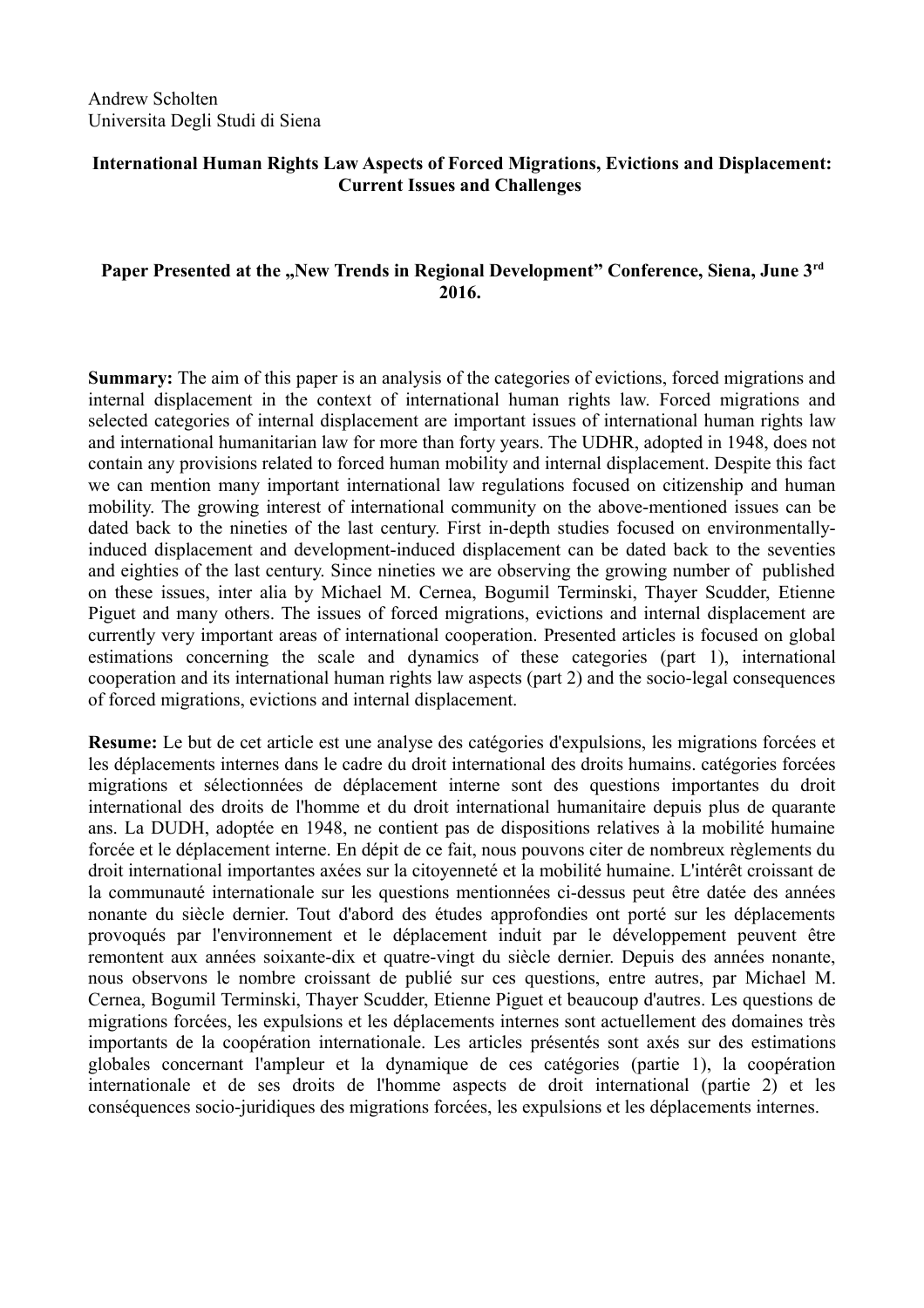#### **Global Trends in Forced Migrations, Evictions and Internal Displacement:**

*Internal displacement:* While the above stresses two important elements of internal displacement (coercion and the domestic/internal movement), it is important to note that, rather than a strict definition, the Guiding Principles offer "a descriptive identification of the category of persons whose needs are the concern of the Guiding Principles". In this way, the document "intentionally steers toward flexibility rather than legal precision" as the words "in particular" indicate that the list of reasons for displacement is not exhaustive. However, as Erin Mooney has pointed out, "global statistics on internal displacement generally count only IDPs uprooted by conflict and human rights violations. Moreover, a recent study has recommended that the IDP concept should be defined even more narrowly, to be limited to persons displaced by violence." Thus, despite the non-exhaustive reasons of internal displacement, many consider IDPs as those who would be defined as refugees if they were to cross an international border, hence, the term refugees in all but name is often applied to IDPs. It is very difficult to get accurate figures for IDPs because populations aren't constant. IDPs may be returning home while others are fleeing, others may periodically return to IDP camps to take advantage of humanitarian aid. While the case of IDPs in large camps such as those in Darfur, western Sudan, are relatively well-reported, it is very difficult to assess those IDPs who flee to larger towns and cities. It is necessary in many instances to supplement official figures with additional information obtained from operational humanitarian organizations on the ground. Thus, the 24.5 million figure must be treated as an estimate. Additionally, most official figures only include those displaced by conflict or natural disasters. Development-induced IDPs often are not included in assessments.

So-called cluster approach constitute an important area of migration studies and research on internal displacement. The cluster approach designates individual agencies as 'sector leaders' to coordinate operations in specific areas to try to plug those newly identified gaps. The cluster approach was conceived amid concerns about coordination and capacity that arose from the weak operational response to the crisis in Darfur in 2004 and 2005, and the critical findings of the Humanitarian Response Review (HRR) commissioned by the then ERC, Jan Egeland. Egeland called for strengthening leadership of the sectors, and introduced the concept of "clusters" at different levels (headquarters, regional, country and operational)'. Unlike the case of refugees, there is no international treaty which applies specifically to IDPs. Some have advocated re-thinking the definitions and protections for refugees to apply to IDPs, but so far no solid actions have come to fruition.IASC Principles deemed it unnecessary to apply the cluster approach to four sectors where no significant gaps were detected: a) food, led by WFP; b) refugees, led by UNHCR; c) education, led by UNICEF; and d) agriculture, led by FAO. The original nine clusters were later expanded to include agriculture and education.

The cluster approach operates on the global and local levels. At the global level, the approach is meant to build up capacity in eleven key 'gap' areas by developing better surge capacity, ensuring consistent access to appropriately trained technical expertise and enhanced material stockpiles, and securing the increased engagement of all relevant humanitarian partners. At the field level, the cluster approach strengthens the coordination and response capacity by mobilizing clusters of humanitarian agencies (UN/Red Cross-Red Crescent/IOs/NGOs) to respond in particular sectors or areas of activity, each cluster having a clearly designated and accountable lead, as agreed by the HC and the Country Team. Designated lead agencies at the global level both participate directly in operations, but also coordinate with and oversee other organizations within their specific spheres, reporting the results up through a designated chain of command to the ERC at the summit. However, lead agencies are responsible as 'providers of last resort', which represents the commitment of cluster leads to do their utmost to ensure an adequate and appropriate response in their respective areas of responsibility. The cluster approach was part of a package of reforms accepted by the IASC in December 2005 and subsequently applied in eight chronic humanitarian crises and six sudden-onset emergencies. However, the reform was originally rolled out and evaluated in four countries: DRC, Liberia, Somalia and Uganda.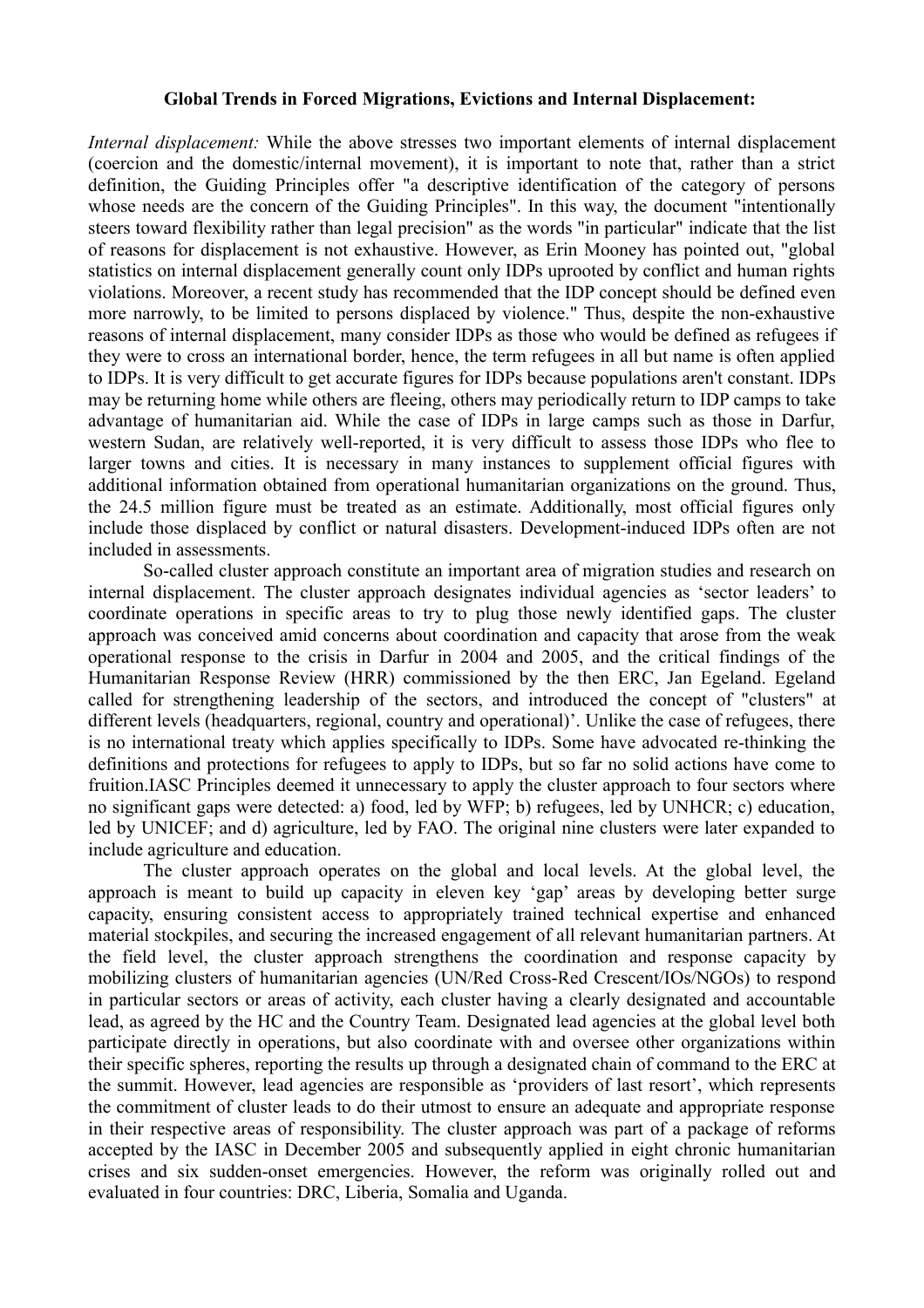Prevention of forced migrations is another important area of international human rights law. Forced migration has accompanied persecution, as well as war, throughout human history but has only become a topic of serious study and discussion relatively recently. This increased attention is the result of greater ease of travel, allowing displaced persons to flee to nations far removed from their homes, the creation of an international legal structure of human rights, and the realizations that the destabilizing effects of forced migration, especially in parts of Africa, the Middle East, south and central Asia, ripple out well beyond the immediate region. Development-induced displacement can be understood as a subset of forced migration. Such displacement is the forcing of communities and individuals out of their homes, often also their homelands, for the purposes of economic development, conservation of nature, dams, urbanization, re-urbanization and population redistribution schemes.

Though the procedures for evictions differ depending on the specific laws of various jurisdictions, the general process consists of 1) giving notice to the tenant (and any other person residing there as well) to take prompt action to either correct the problem or otherwise leave the premises (or, in some cases, unconditionally leave the premises), 2) if the tenant fails to leave the premises, filing a lawsuit to evict the tenant and regain possession of the property (along with amounts owed for damages, unpaid rent, and/or court costs and attorney's fees) and appearing in court, and 3) if the tenant still remains in the premises, forcibly removing the tenant from them via legal action. Most jurisdictions do not permit the landlord to evict a tenant without first taking legal action to do so (commonly referred to as a "self-help" eviction; such actions include changing locks, removing items from the premises, or terminating utility services). Such evictions are generally illegal at any time during the process (including after a landlord wins an eviction suit); a tenant facing such measures may sue the landlord. However, self-help evictions may be permitted in some jurisdictions when commercial tenants are involved, as opposed to residential tenants.

Prior to filing a suit in court for eviction, generally the landlord must provide written notice to the tenant (commonly called a *notice to quit* or *notice to vacate*). A landlord may evict a tenant "without cause" (i.e., the landlord simply desires to end the landlord-tenant relationship without the tenant being in breach of the lease, such as when a lease is about to expire) or "for cause" (i.e., the tenant is in breach of the lease, such as non-payment of rent or allowing criminal activity to take place on the premises). The notice to vacate may either be conditional (i.e., the tenant may remain in the premises if certain actions are taken prior to the specified date, such as payment of rent and late fees due; this is sometimes known as cure or quit) or unconditional (i.e., the tenant can not do anything to avoid the eviction and must leave by a specified date, an example would be due to a tenant engaged in criminal activity). If the termination is without cause, the tenant is generally given a longer period of time (generally 30 days) to vacate than if the termination is for cause, in which case the tenant may have a short amount of time (perhaps as few as three days) in which to correct the violation. In some jurisdictions, landlords may not be able to terminate a lease without cause (such as in rent control jurisdictions). Where the law permits, a landlord and tenant may agree to a different period of time for notice requirements than specified in the law.

The issue of land-grabbing is another important category of evictions and displacements worldwide. The issue of agricultural development is a significant driving factor, within the larger umbrella of development, in target governments' agreement to investment by outsiders. The Ethiopian government's acceptance of cash crop-based land acquisitions reflects its belief that switching to cash crop production would be even more beneficial for food security than having local farmers produce crops by themselves. Implicit in the characterization of African agriculture as "underdeveloped" is the rejection of local communities' traditional methods of harvesting as an inadequate form of food production. Foreign investors, through large-scale agriculture, increase the effectiveness of underused resources of land, labor, and water, while further providing additional market connections, large-scale infrastructure development, and provision of seeds, fertilizers, and technology. Proposed increases in production quantity, as touted by investors and hosts, are exemplified by Ethiopia's Abera Deressa, who claims that "foreign investors should help boost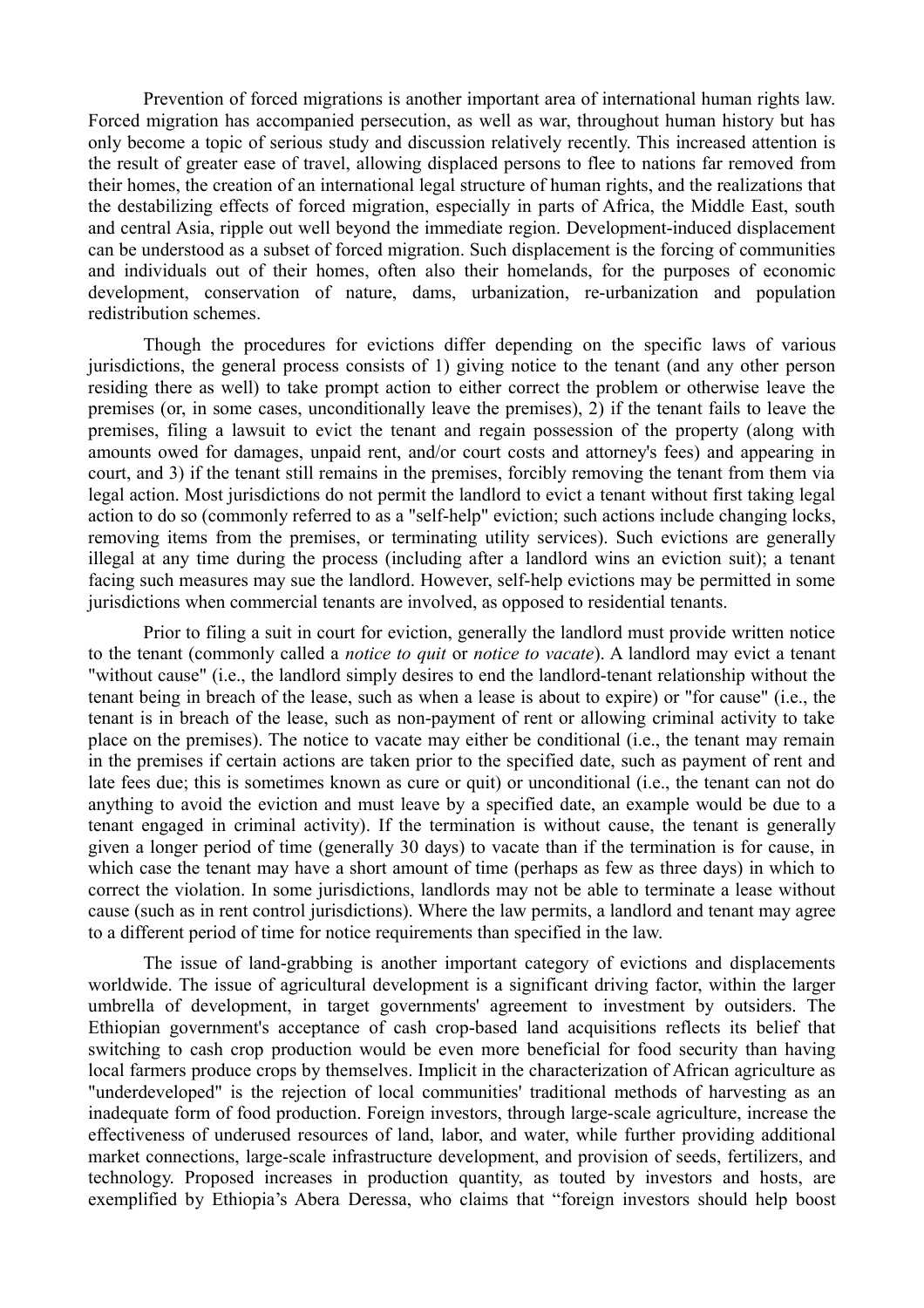agricultural output by as much as 40%" throughout Ethiopia. In a joint research project between the FAO, IIED, and IFAD, Cotula et al. found that the majority of host countries lacked basic data on the size, nature, and location of land acquisitions through land registries or other public sources, and that "researchers needed to make multiple contacts…to access even superficial and incomplete information.". The World Bank's own lack of land size information on over half of the reported land grabs that it researched points to the difficulties inherent in gaining access to and researching individual land acquisitions. We can also mention some notable cases of land grabbing as a specific category of internal displacement. In Madagascar, the anger among the population about land sales led to violent protests. The South Korean corporation Daewoo was in the process of negotiations with the Malagasy government for the purchase of 1.3 million hectares, half of all agricultural land, to produce corn and palm oil. This investment, while one of many pursued in Madagascar, attracted considerable attention there and led to protests against the government. In South Sudan, numerous large-scale land acquisitions have taken place in spite of the country's unresolved political and security situation. One of the most prominent, involving a former AIG partner named Philippe Heilberg, garnered attention in *Rolling Stone* for his provocative pursuit of land in conflict-ridden regions. Heilberg, who is planning to invest in 800,000 ha of land in partnership with many of South Sudan's top generals and civilian officials, attracted criticism with his remarks (regarding Africa and land grabbing) that "the whole place is like one big mafia — and I'm like a mafia head."

Development-induced displacement and resettlement (DIDR) is the forcing of communities and individuals out of their homes, often also their homelands, for the purposes of economic development. According to Bogumil Terminski (2012) approximately fifteen million people each year are forced to leave their homes following big development projects (dams, irrigation projects, highways, urbanization, mining, conservation of nature, etc.). Anthony Oliver-Smith (2009) and Michael M. Cernea (2006) are also estimating that current scale of DIDR amounts to 15 million people per year. An increase in alcoholism due to displacement has led to a marked rise in domestic violence in India. In the Lincoln Park Community of Chicago, Illinois, where Jose (Cha-Cha) Jimenez founded the human rights Latino organization: Young Lords, Mayor Richard J. Daley displaced tens of thousands Puerto Ricans and the poor. This displacement helped to proliferate growing street gangs. Today these gangs enterprises with murder for hire, arson for profit and drug sales as its prime motivation. Displacement has made men feel helpless or insecure and turned women and children into scapegoats. Displacement also leads to deterioration in health and high mortality rates as services in those selected areas are the first to be cut. The nutrition and health of women, which is worse than that of men even under normal circumstances, is bound to go down in the event of an overall worsening in health caused by displacement. According to Michael M. Cernea the main causes of development-induced displacement include: water supply (construction of dams, artificial reservoirs, irrigation projects), urban infrastructure, transportation (roads, highways, canals); energy (mining, power plants, oil exploration and extraction, pipelines), expansion of agriculture, parks and forest reserves and population redistribution schemes. According to Bogumil Terminski the principal causes of DIDR include: 1. the construction of dams, hydroplants, and large irrigation projects, 2. the building of highways, roads and railroad networks, 3. urbanization and social services (expansion of cities, urban transport, water supply), 4. expansion of agriculture (especially monoculture plantations), 5. mining (oil exploitation, gold, copper, coal mining), 6. conservation of nature, 7. population redistribution schemes, 8. other causes.

# **International Human Rights Law Aspects of Evictions, Forced Migrations and Internal Displacement**

Legal aspects of forced mobility, internal displacement and evictions is an issue welldiscussed in existing scientific literature. Guiding Principles of Internal Displacement (1998) ant the Kampala Convention (2009) are the only international instruments devoted to this issues he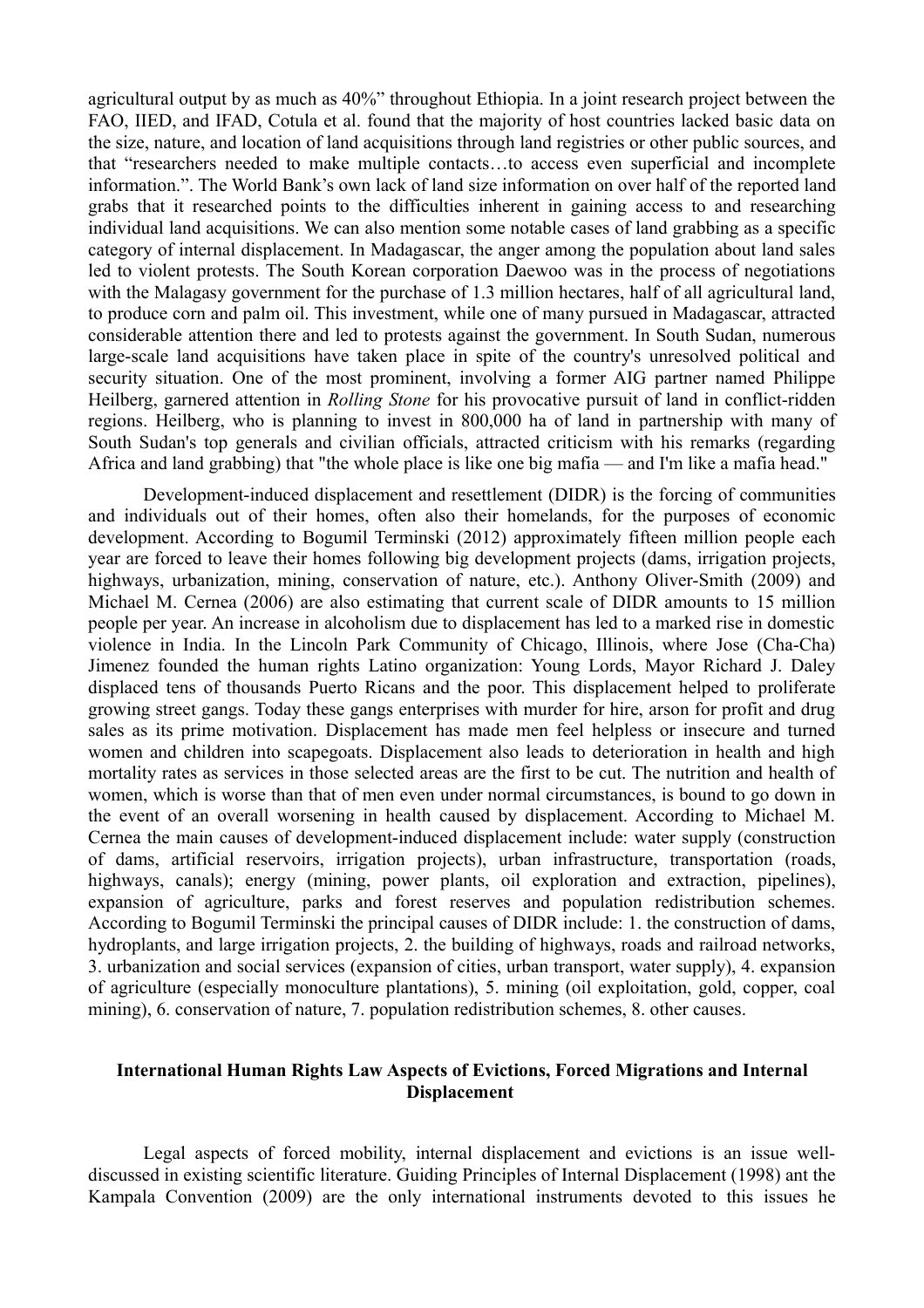Kampala Convention (formally, the African Union Convention for the Protection and Assistance of Internally Displaced Persons in Africa) is a treaty of the AU that addresses internal displacement caused by and large-scale development projects in Africa. The Convention was adopted in October 2009. As of 2015 it has been signed by 40 and ratified by 24 of the 54 member states of the African Union. The Convention entered into force on 6 December 2012, 30 days after its ratification by the 15th state. Article 5(4) specifically establishes state responsibilities for the protection and assistance of internally displaced persons, whose displacement is the result of "natural or human made disasters, including cvlimate change. Centre of Housing Rights and Evictions (COHRE) is important NGO actor in the field of evictions worldwide. COHRE's work was based on the assumption that the role of the affected communities is of crucial importance in addressing housing rights violations. The poor themselves should be directly involved in formulating and implementing solutions and alternatives. Communities have a vital contribution to make, without which most housing-related projects simply will not succeed. In housing rights or eviction cases where COHRE became directly involved, COHRE therefore strived to build alliances and partnerships and to embark on joint campaigns with groups and support organisations working at community level. Working at community level is often not sufficient in itself. As national, regional and international action can be very effective in cases of major housing rights violations, COHRE also formed partnerships with organisations working at these broader levels. Another tool is the collection of relevant, accurate information. COHRE regularly sends multi-disciplinary fact-finding teams to key focus countries. They typically conduct in-loco investigations, conduct interviews with the main role players, study relevant laws, policies and programmes and do any additional research required for an assessment of the nature and scope of land and housing rights violations in a particular situation. This would provide the basis for drawing up recommendations and alternatives. These missions are usually conducted at the request of, and in collaboration with, local partners. COHRE used the draft fact-finding reports as tools for consultation and negotiations with key role-players, including governments. This strategy has proven effective in convincing government to grapple with the extent of the violations and the implications of proceeding with current policies and practice. Once finalised, COHRE fact-finding reports are used as information resources for local human rights organisations and the affected communities; for lobbying the relevant government to introduce new policies, laws and programmes. Fact-finding reports are also useful tools at regional and international level to place pressure on the relevant governments; and to form the basis of shadow reports for submission before UN human rights mechanisms and other regional and international bodies. *COHRE* promotes policy and legislative reform at national, regional and international level, to ensure that housing rights and delivery frameworks and legal instruments are improved where it is possible.

# **Bibliography:**

- Cernea M.M., *Putting people first: Sociological variables in rural development*, World Bank & Oxford University Press, Oxford-Washington, 1985, (1991).
- Chakrabati A., Dhar A., Dislocation and Resettlement in Development: From third world to the world of the third, Routledge, Abingdon Oxon, 2010.
- Hansen A., Oliver-Smith A, (eds.), *Involuntary Migration and Resettlement: The Problems and Responses of Dislocated People*, Westview Press, Boulder, Colorado, 1982.
- Hart D., The Volta River Project: A case study in politics and technology, Edinburgh University Press, Edinburgh, 1980.
- Heggelund G., Environment and resettlement politics in China: The Three Gorges Project, Ashgate Publishing Ltd., London, 2004.
- Holtzman S.B., *Living in limbo: Conflict-induced displacement in Europe and Central Asia*, World Bank Publications, Washington, 2004.
- Mahapatra L.K., *Resettlement, Impoverishment and Reconstruction in India: Development for the Deprived*, Vikas Publishing House, New Delhi, 1999.